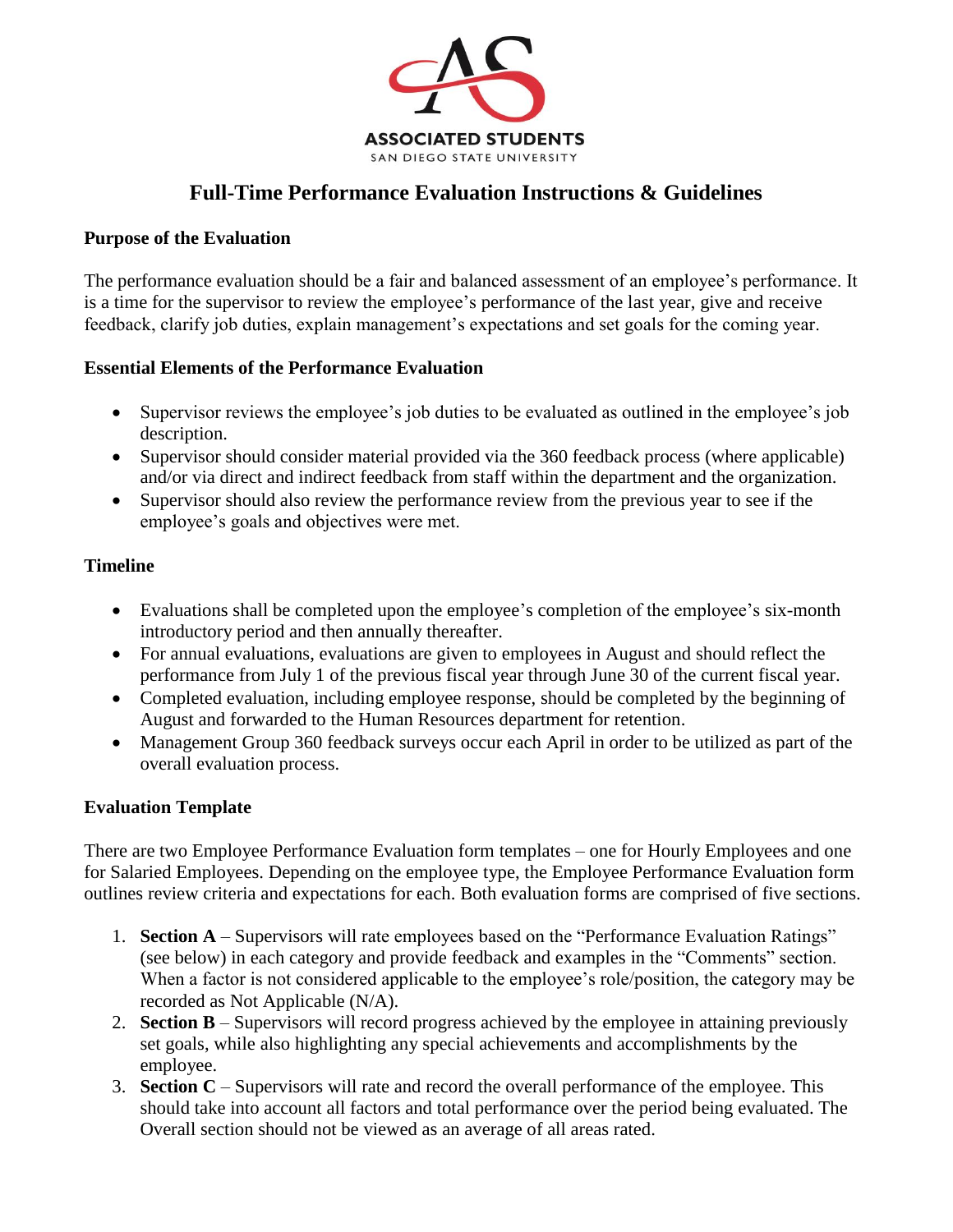- 4. **Section D** Supervisors will record agreed-upon and/or prescribed goals for the next evaluation period. Goals can be either performance-based goals or project-based goals.
- 5. **Section E** This section provides the employee with an opportunity to comment on the evaluation. Should more space be required, a separate document can be attached.

## **Performance Ratings**

The following guidelines are illustrative, but not exhaustive, concerning the standards of performance expected for each rating level on the overall rating on the Employee Performance Evaluation forms. These guidelines are not meant to be rigid criteria, but are offered to assist supervisors in understanding and applying the performance ratings.

| <b>Rating Definition</b>                                                                                                                                                                                                                                                                                                                                                                                                                                                                                                                                                                                                                                                                                                                                                                                                                                                                                                                             | Illustrative Examples (including, but not limited to)                                                                                                                                                                                                                                                                                                                                                                                                                                                                                                                                                                                                                                                                                                                                                                                                                                                                                                                      |
|------------------------------------------------------------------------------------------------------------------------------------------------------------------------------------------------------------------------------------------------------------------------------------------------------------------------------------------------------------------------------------------------------------------------------------------------------------------------------------------------------------------------------------------------------------------------------------------------------------------------------------------------------------------------------------------------------------------------------------------------------------------------------------------------------------------------------------------------------------------------------------------------------------------------------------------------------|----------------------------------------------------------------------------------------------------------------------------------------------------------------------------------------------------------------------------------------------------------------------------------------------------------------------------------------------------------------------------------------------------------------------------------------------------------------------------------------------------------------------------------------------------------------------------------------------------------------------------------------------------------------------------------------------------------------------------------------------------------------------------------------------------------------------------------------------------------------------------------------------------------------------------------------------------------------------------|
| <b>EXCEEDS EXPECTATIONS</b><br>Reserved for employees who provide an<br>exceptional level of performance or service and<br>who regularly and substantially exceed overall<br>expectations. Outstanding performers work with<br>little or no supervision and generate output that is<br>exceptionally high in quality, quantity, and<br>timeliness. The individual assumes a very high<br>level of responsibility for his or her own<br>performance, contributes to the articulation and<br>definition of new programs or services, and stands<br>as a model for other staff. Employees rated at this<br>level have typically achieved extraordinary results<br>that have readily demonstrable benefits to the<br>Associated Students of SDSU. Also, these<br>employees demonstrate most of the characteristics<br>described in the illustrative examples. Outcomes<br>are of such quality that they occur among only a<br>small number of employees. | Routinely volunteers for extra<br>$\bullet$<br>work/responsibility while maintaining strong<br>job performance<br>Recognizes the need for change and often<br>suggests new policies, procedures, techniques<br>as a need emerges<br>Maintains a positive and professional manner<br>even when under pressure; welcomes<br>constructive criticism<br>Effectively manages multiple priorities, tasks,<br>$\bullet$<br>and/or requests<br>Helps facilitate change in a positive manner<br>$\bullet$<br>Readily assumes responsibility<br>$\bullet$<br>Demonstrates an exceptional commitment to<br>$\bullet$<br>service, thus representing A.S. in a manner that<br>reflects well on the organization internally and<br>externally<br>Communicates clearly; fosters communication<br>in every direction by actively engaging in the<br>exchange of information and encouraging this<br>activity in supervised staff<br>Recognized for exceptional expertise and<br>leadership |
| <b>MEETS EXPECTATIONS</b><br>Employees rated at this level regularly meet and<br>occasionally exceed expectations. A rating at this<br>level indicates that the employee is a competent,<br>productive and valued member of the team. A<br>fully successful employee consistently meets<br>expectations within specified time and cost limits,<br>understands and supports A.S. goals and<br>priorities, contributes innovative and creative<br>approaches to meeting and furthering<br>achievement of the organization's mission.                                                                                                                                                                                                                                                                                                                                                                                                                   | Produces the quality of work to meet and<br>$\bullet$<br>occasionally exceed job expectations<br>Applies logic and reason successfully when<br>$\bullet$<br>making decisions; makes infrequent errors due<br>to oversight and/or misunderstanding<br>Applies appropriate judgment in responding to<br>and referring questions or resolving problems<br>Willingly implements new techniques,<br>considering the concerns and suggestions of<br>others<br>Accepts constructive criticism                                                                                                                                                                                                                                                                                                                                                                                                                                                                                     |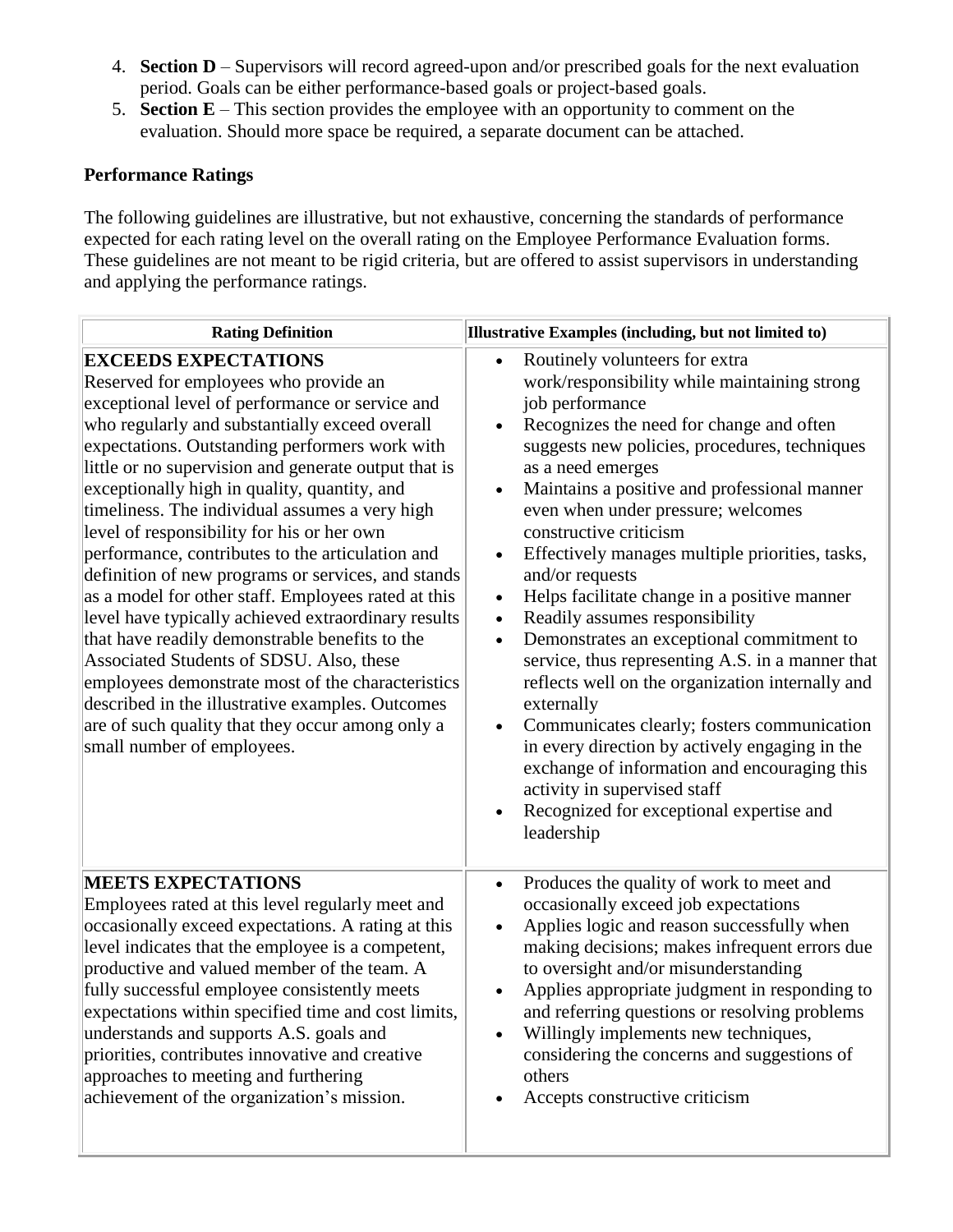| Employees rated at this level demonstrate most of<br>the characteristics described in the illustrative<br>examples.                                                                                                                                                                                                                                                                                                                                                                                                                                                                                                                                                | Handles suggestions to problems reasonably<br>$\bullet$<br>and within an appropriate time frame<br>Is a good listener; provides appropriate<br>information to others; assists others with<br>projects when asked<br>Minimizes downtime; continuously tries to<br>improve work performance<br>Maintains up-to-date knowledge of relevant<br>procedures and functions<br>Readily accepts a change once the team decides<br>to move in a direction<br>Promotes/supports department, colleagues,<br>supervisors, administration, the University, and<br>A.S. in action and in words<br>Adheres to time and attendance rules                                                                                                                                                                                                                                                                                          |
|--------------------------------------------------------------------------------------------------------------------------------------------------------------------------------------------------------------------------------------------------------------------------------------------------------------------------------------------------------------------------------------------------------------------------------------------------------------------------------------------------------------------------------------------------------------------------------------------------------------------------------------------------------------------|------------------------------------------------------------------------------------------------------------------------------------------------------------------------------------------------------------------------------------------------------------------------------------------------------------------------------------------------------------------------------------------------------------------------------------------------------------------------------------------------------------------------------------------------------------------------------------------------------------------------------------------------------------------------------------------------------------------------------------------------------------------------------------------------------------------------------------------------------------------------------------------------------------------|
| <b>NEEDS IMPROVEMENT</b><br>Employees who do not regularly meet overall<br>expectations or who regularly meet or exceed job<br>performance expectations in some areas, but do<br>not regularly meet expectations in other<br>performance areas. The employee has<br>demonstrated some willingness or ability to<br>improve performance and resolve deficiencies<br>that are less than satisfactory and which require<br>that steps be taken to improve performance.<br>Employees in this category need improvement to<br>reach the fully successful level. When<br>performance is at this level, corrective action<br>and/or additional training may be necessary. | Performs in an unreliable or inconsistent<br>$\bullet$<br>manner when completing work; fails to<br>complete tasks without frequent reminders;<br>often exceeds the expected time frame to<br>complete assigned tasks<br>Is not proactive in completing assignments;<br>often looks for reasons why assignments cannot<br>be accomplished<br>Requires considerable supervisory monitoring,<br>$\bullet$<br>consultation and modification to implement<br>goals and priorities in a timely and/or effective<br>manner<br>Fails to anticipate and/or respond effectively to<br>problems, obstacles and/or changes in program<br>direction<br>Does not make meaningful contributions to<br>solving problems<br>Rejects new ideas without due consideration<br>Talks and/or behaves abrasively and/or<br>offensively; exhibits discourteous or disruptive<br>behavior<br>Fails to adhere to time and attendance rules |
| <b>UNACCEPTABLE</b><br>Employees at this level clearly and consistently<br>fail to meet all or most significant job<br>expectations. The employee shows either<br>unwillingness or an inability to improve. When<br>performance is at this level, disciplinary action<br>may be necessary.                                                                                                                                                                                                                                                                                                                                                                         | Requires substantial supervisory monitoring,<br>$\bullet$<br>consultation and modification to implement<br>goals and priorities in a timely and/or effective<br>manner<br>Habitually negligent in carrying out<br>responsibilities<br>Purposefully insubordinate<br>Purposefully wastes materials; damages<br>resources, equipment or property<br>Unwilling or unable to respond to problems,<br>$\bullet$<br>obstacles, and/or changes in program direction                                                                                                                                                                                                                                                                                                                                                                                                                                                     |